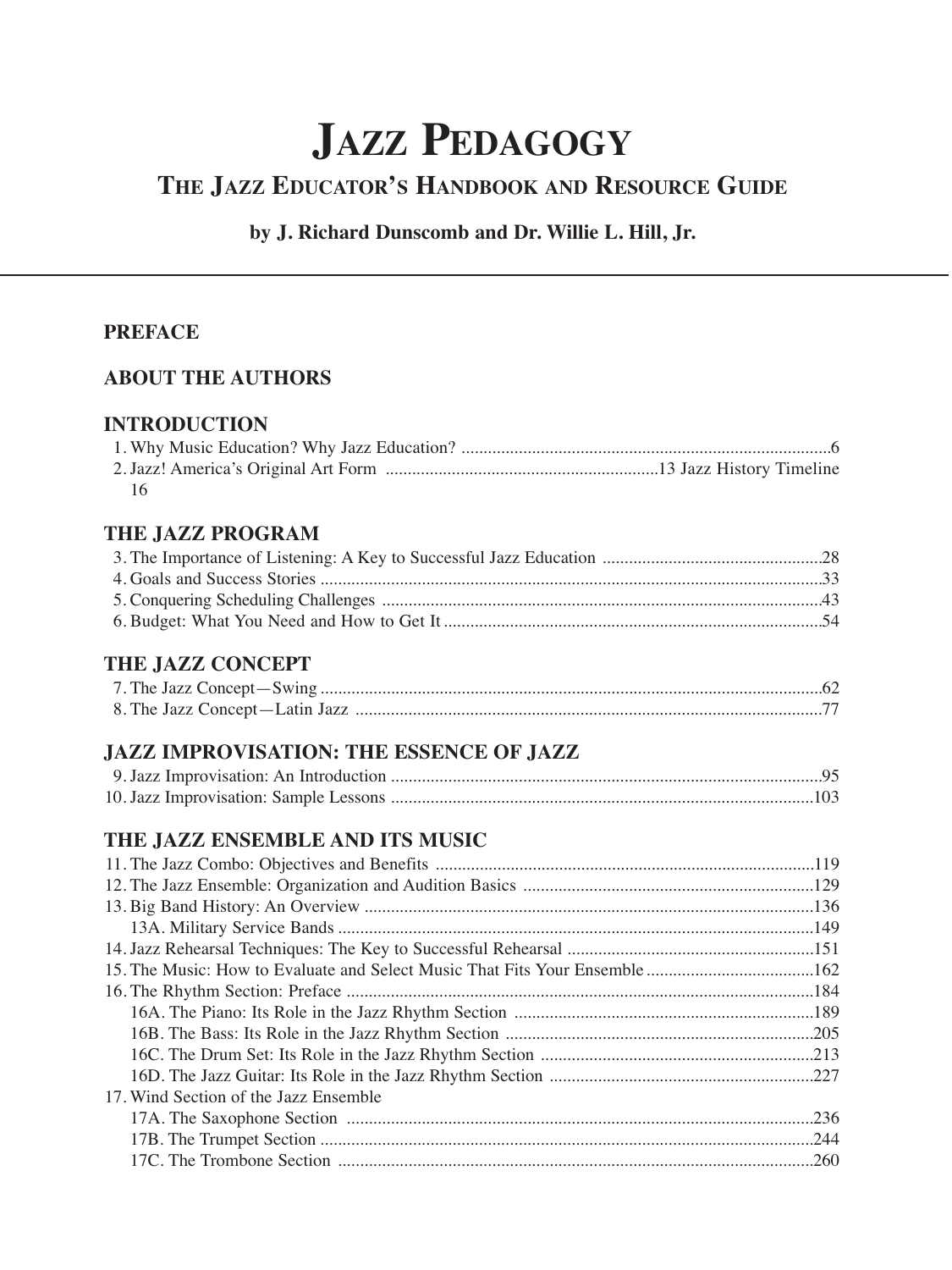| <b>JAZZ FESTIVALS AND TOURS</b>                                                 |  |
|---------------------------------------------------------------------------------|--|
|                                                                                 |  |
| <b>INTERNATIONAL ASSOCIATION FOR JAZZ EDUCATION</b>                             |  |
|                                                                                 |  |
| USING TECHNOLOGY TO TEACH JAZZ                                                  |  |
|                                                                                 |  |
| <b>VIDEO CONTENTS</b>                                                           |  |
|                                                                                 |  |
| Middle School Rehearsal Techniques                                              |  |
| High School Rehearsal Techniques                                                |  |
| <b>College Rehearsal Techniques</b>                                             |  |
| Teaching Improvisation Rehearsal Techniques<br><b>Rhythm Section Techniques</b> |  |
| <b>Audio Examples</b>                                                           |  |
| Credits                                                                         |  |
|                                                                                 |  |
| <b>FREQUENTLY ASKED QUESTIONS</b>                                               |  |
|                                                                                 |  |
|                                                                                 |  |
|                                                                                 |  |
|                                                                                 |  |
|                                                                                 |  |
|                                                                                 |  |
|                                                                                 |  |
| <b>APPENDICES</b>                                                               |  |
|                                                                                 |  |
|                                                                                 |  |
|                                                                                 |  |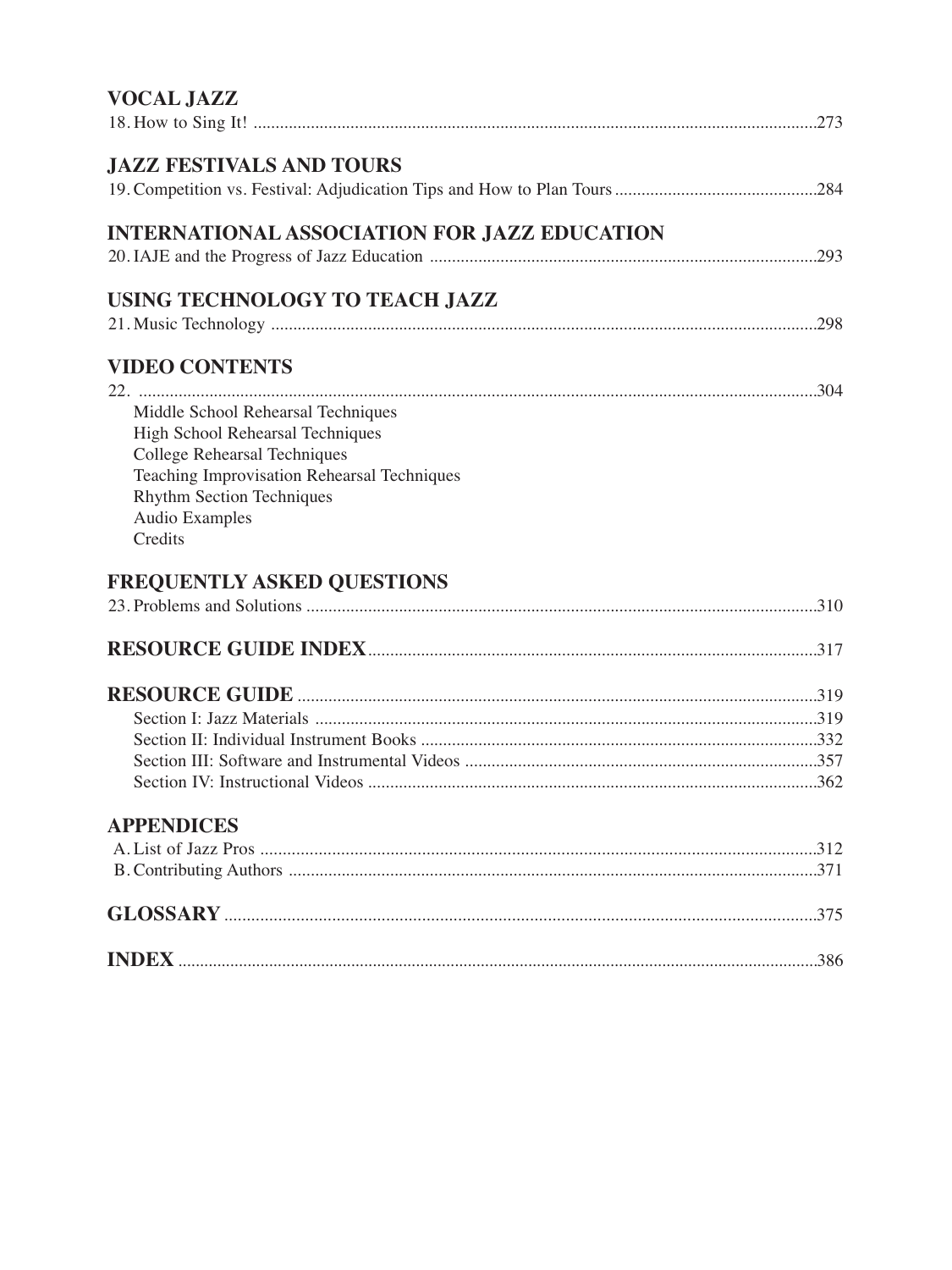

# **WHY MUSIC EDUCATION? WHY JAZZ EDUCATION?**

**by Dr. Willie L. Hill, Jr.**

Music has played such an important role in my life. It has taught me how to live, respect others, laugh, experience beauty through different sets of eyes and ears, and have an endearing love for humanity. Most important, however, music has filled my life with incredible sounds and emotions connected with those sounds, experiences that transcended words. Music has communicated with me like nothing else in my life. It was early on when I felt that music had the power to connect me to history, tradition, and my heritage. I knew that studying and experiencing an art form such as music would give me insight into my own culture and the cultures of others. Thus, it would help me be more appreciative of what the world has to offer, as well as help me become more sensitive to cultural issues. In short, I felt it would enable me to experience humanity at its best. I'm convinced that it turned on my senses and emotions and helped me reach into the depths of my soul so that I could experience inner peace and tranquility.

## **MUSIC EDUCATION**

My experiences with music were not happenstance. I did not just suddenly listen to music with great understanding. I was taught to listen to and make music. My music teacher fueled my desire to hear more, play more, learn more. The more I learned, the more I heard and the more I understood. I wanted to share those types of experiences with others, just as my music teacher shared his passion for music with me. I decided to make music education my career.

How many special teachers do you remember from your elementary, middle, or high school days? If music is a significant part of your life today, most likely your general music, vocal, orchestra, or band teacher was a big factor in making that happen.

The thing I remember most about my band teacher was his love of music. He knew the power of music to open up our minds and spirits in his classroom—the sense of pride that it gave each of us when we finally mastered a rhythm or a difficult passage on our instruments. Most important, he knew the fun, pleasure, and enjoyment we experienced each day in that special room—the band room. He knew we would do better in school because his class made school a more exciting and worthwhile place to spend our time. He knew that belonging to the band meant we "belonged" in school, that our connection with school was a positive one. We didn't have time for getting into trouble or doing drugs. We were too busy making music before, during, and after school. Music was his passion, so it was our passion.

I'm not sure if my music teacher was even concerned that music enhanced the skills needed to learn math, science, English, and other academic subjects. However, I am convinced that he knew it would help us stay focused, concentrate, and work as a team to make the music sound great. We need more sensitive and passionate teachers like him in our classrooms to serve as role models for the students of today and tomorrow.

#### **National Standards for Music Education**

My music teacher did more than inspire us, however. He taught us the basics of performing, reading music, playing a varied repertoire, understanding theory fundamentals, and listening with understanding and discrimination. As music educators today, we have that same responsibility to teach the basics, to ensure that our students receive the highest quality musical experiences that the school curriculum can